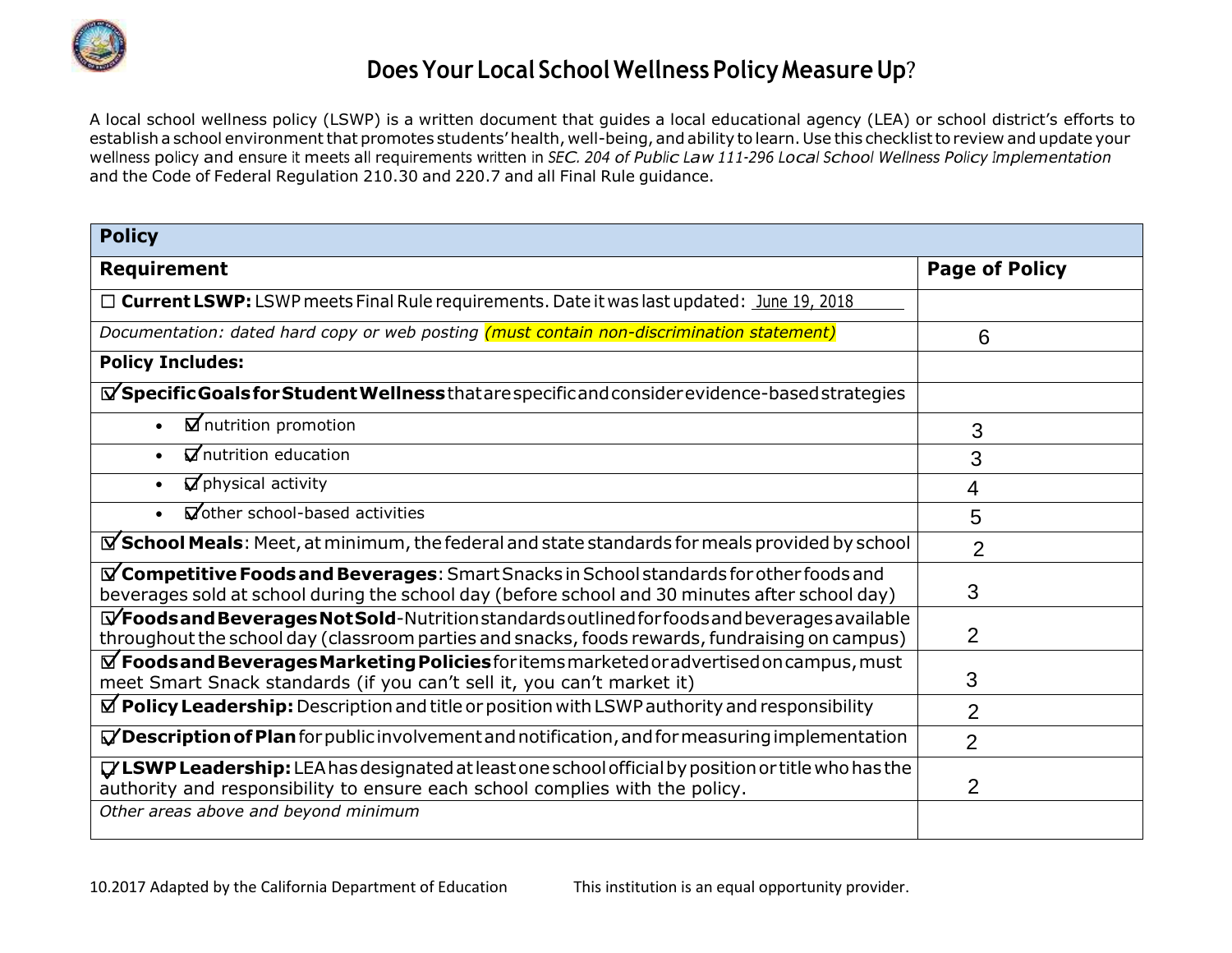

| <b>LSWP Implementation:</b>                                                                                                                             |                                                                            |                                                                                                                                                                                                                                                                                                         |                                                                                                                                                                                                                              |  |
|---------------------------------------------------------------------------------------------------------------------------------------------------------|----------------------------------------------------------------------------|---------------------------------------------------------------------------------------------------------------------------------------------------------------------------------------------------------------------------------------------------------------------------------------------------------|------------------------------------------------------------------------------------------------------------------------------------------------------------------------------------------------------------------------------|--|
| <b>Requirement</b>                                                                                                                                      |                                                                            |                                                                                                                                                                                                                                                                                                         | <b>Documentation</b>                                                                                                                                                                                                         |  |
| implementation, review, and modification of the LSWP:                                                                                                   |                                                                            | <b>ØPublic Involvement:</b> LEA permits involvement of the following people in the development,                                                                                                                                                                                                         |                                                                                                                                                                                                                              |  |
| $\Box$ Parents<br>$\Box$ Teachers of Physical<br>Education<br>□ School Administrators                                                                   | $\boxtimes$ Students<br>□ School Health<br>Professionals<br>General Public | □ School Food Service<br>□ School Board Members                                                                                                                                                                                                                                                         | A flyer is posted at each facility<br>on the community board inviting<br>individuals including County<br>Social Workers, Community Care<br>Licensing, school professionals<br>who are a part of our resident's<br>case plan. |  |
|                                                                                                                                                         |                                                                            | Documentation: committee roster, agendas/minutes, meetings announcements, invitations, work plan                                                                                                                                                                                                        |                                                                                                                                                                                                                              |  |
| ☑ Public Notification: LEA informs and updates the public about the LSWP.<br>⊠ Annual notification of the content of the LSWP and any updates if needed |                                                                            |                                                                                                                                                                                                                                                                                                         | If applicable, an e-mail is sent out.                                                                                                                                                                                        |  |
| $\boxtimes$ How the public can be involved in the LSWP                                                                                                  |                                                                            |                                                                                                                                                                                                                                                                                                         | Flyer posted on facility's<br>community board and emailed out.                                                                                                                                                               |  |
| $\bullet$<br>ensure each school complies with the public                                                                                                |                                                                            | $\mathbf Z$ The position and/or title of the designated official who has the authority and responsibility to                                                                                                                                                                                            | Information located on flyer.                                                                                                                                                                                                |  |
| $\Box$ Report of the Triennial Assessment, no later than June 30, 2020                                                                                  |                                                                            |                                                                                                                                                                                                                                                                                                         |                                                                                                                                                                                                                              |  |
|                                                                                                                                                         |                                                                            | Documentation: letters, e-mails, newsletters, board reports, web page, student handbooks, flyers                                                                                                                                                                                                        |                                                                                                                                                                                                                              |  |
|                                                                                                                                                         |                                                                            | $\Box$ Triennial Assessment: At least every three years, beginning no later than June 30, 2020, LEA<br>completes assessment to include compliance with the LSWP, comparison to model policies, and<br>progress in attaining the goals of the policy. LEA informs and updates the public about the LSWP. | 6                                                                                                                                                                                                                            |  |
| <i>implementation plan</i>                                                                                                                              |                                                                            | Documentation: dated completed assessment tools such as WellSAT2.0 for comparison to model policy<br>and School Health Index for progress and/or district generated checklists and assessments; updated                                                                                                 |                                                                                                                                                                                                                              |  |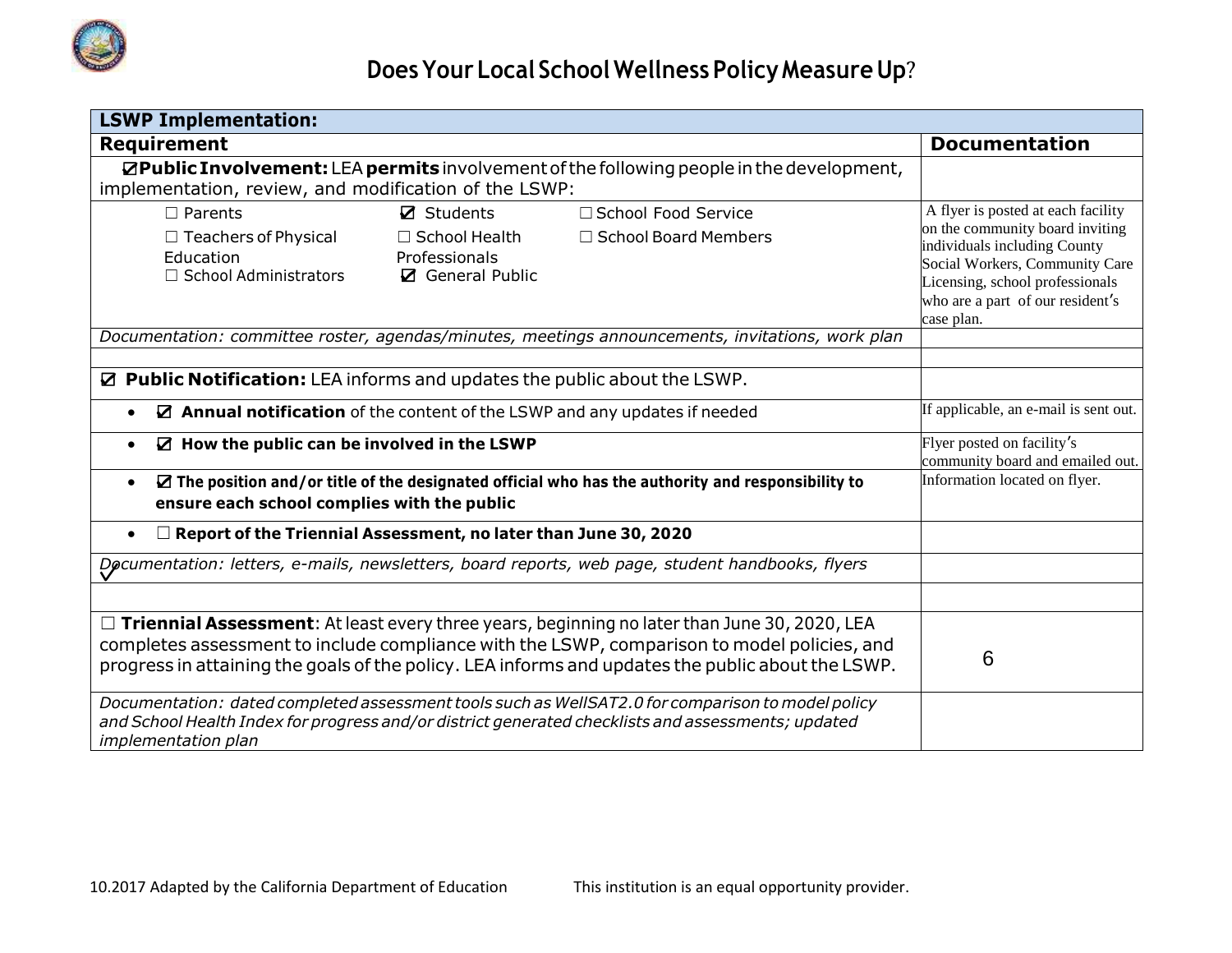## **CALIFORNIA RCCI WELLNESS POLICY 2017 NATIONAL SCHOOL BREAKFAST, LUNCH AND SNACK PROGRAMS**

# **LUVLEE'S RESIDENTIAL CARE, INC. NEW DAWN PO BOX 2232 WALNUT, CA 91788 1-909-594-2762**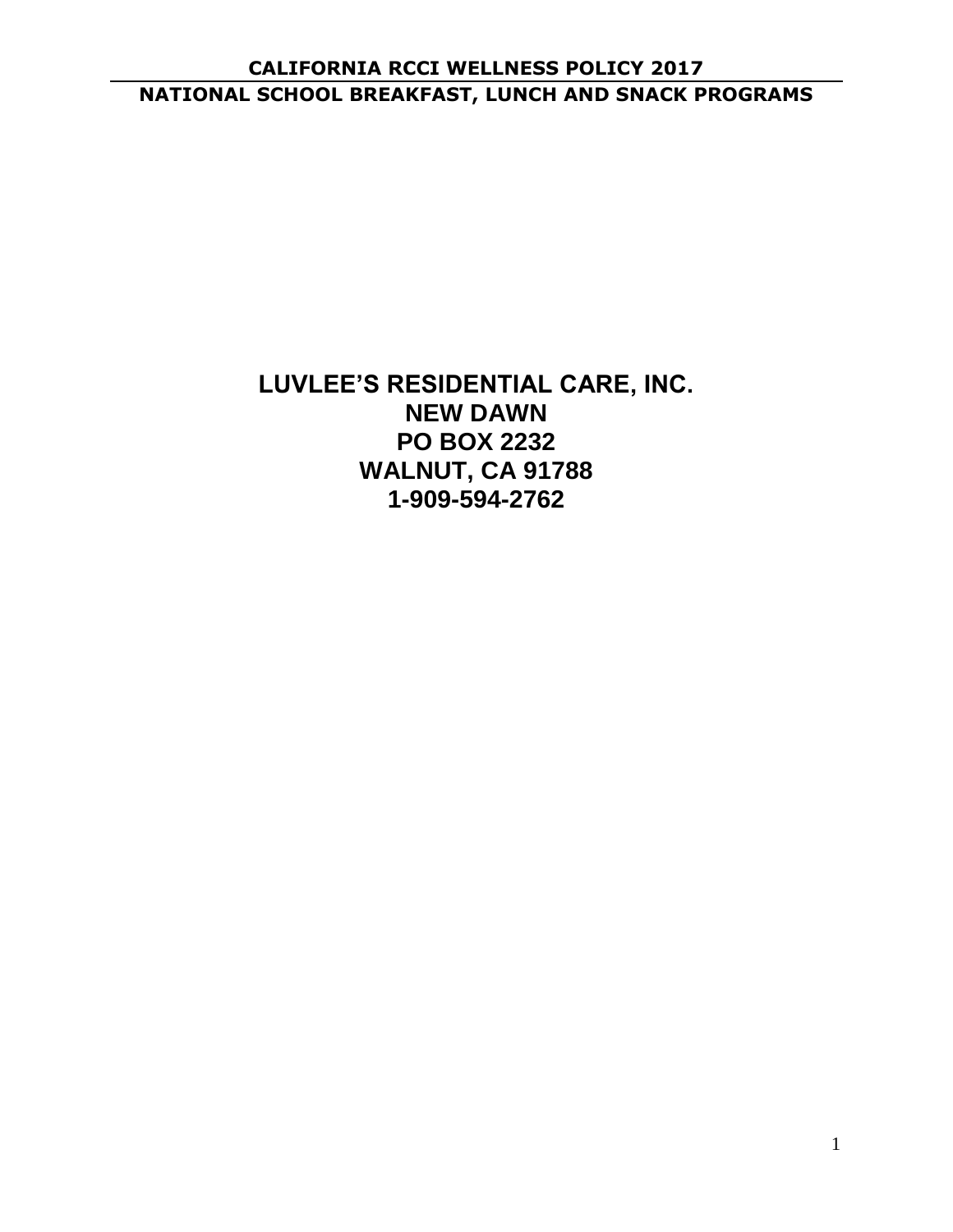# **NATIONAL SCHOOL BREAKFAST, LUNCH AND SNACK PROGRAMS I. Health Councils**

The Agency will create a Health Council to develop, implement, monitor, review, and, as necessary, revise school nutrition and physical activity policies. The Health Council also will serve as resources to school sites for implementing those policies. The Health Council will consist of a group of individuals representing the school and community, and should include parents, students, members of the Agency board, school administrators, teachers, health professionals, and members of the public.

### **Public Notice**

The Agency will inform by posting and update the public (including parents, students, and others in the community) about the content and implementation of this wellness policy. The LWP shall be available for review by residents and stakeholders by posting inside of the residence.

# **II. Nutritional Quality of Foods**

Meals served through the National School Lunch and Breakfast Programs will:

- be appealing and attractive to children;
- be served in clean and pleasant settings;
- meet, at a minimum, nutrition requirements established by local, state, and federal statutes and regulations;
- offer a variety of fruits and vegetables;<sup>2</sup>
- serve only low-fat  $(1%)$  and fat-free milk<sup>3</sup> and nutritionally-equivalent nondairy alternatives (to be defined by USDA); and
- ensure that ALL of the served grains are whole grain.<sup>3, 4</sup>

Staff will provide taste-tests of new entrees and surveys, in selecting foods, in order to identify new, healthful, and appealing food choices. In addition, our Agency will share information about the nutritional content of meals with parents and students. Such information will be made available on menus or other pointof-purchase materials.

# **Meal Times and Scheduling**

Our Agency:

• will provide students with at least 10 minutes to eat after sitting down for breakfast and 20 minutes after sitting down for lunch;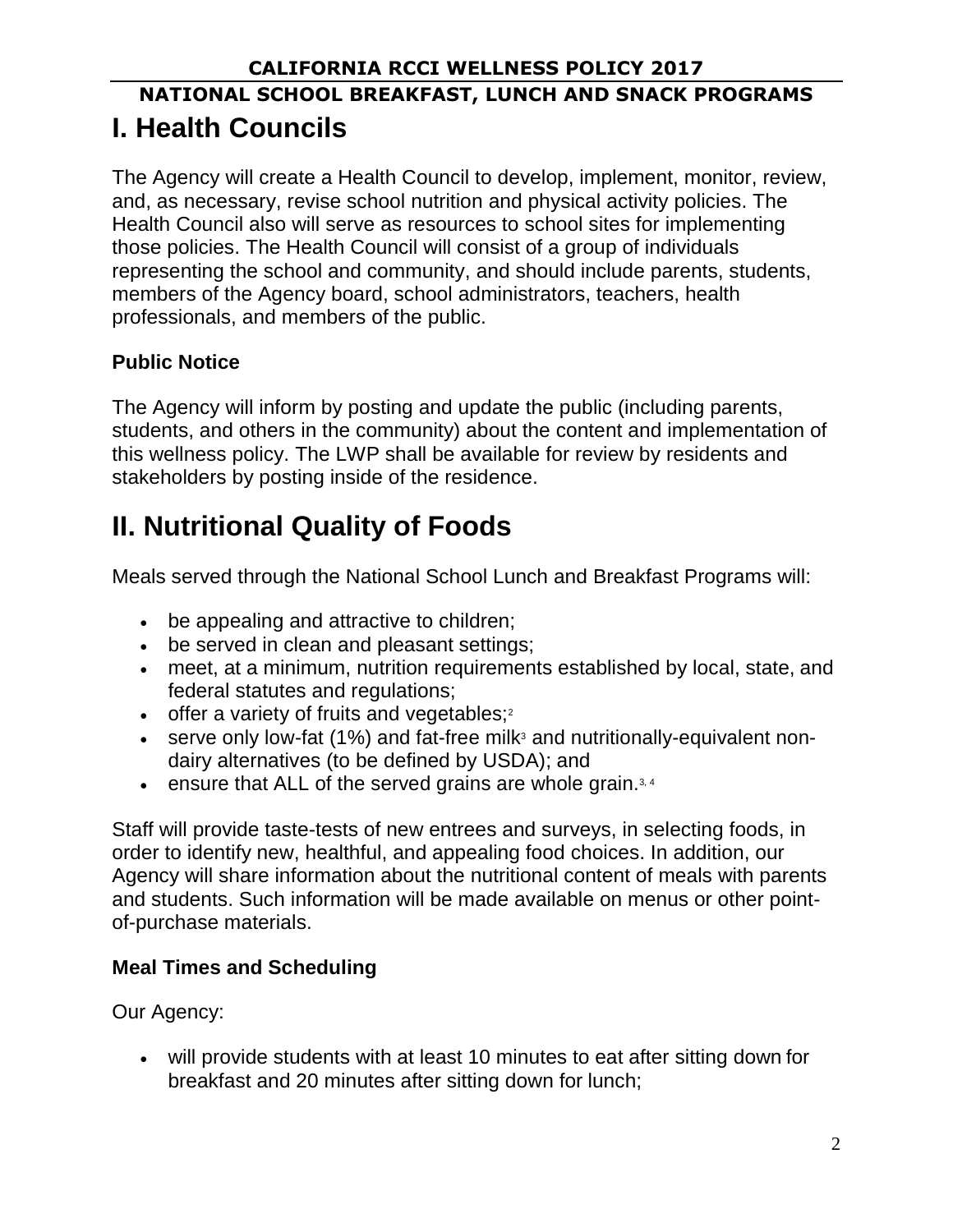## **NATIONAL SCHOOL BREAKFAST, LUNCH AND SNACK PROGRAMS**

- should schedule meal periods at appropriate times, *e*.*g*., lunch should be scheduled between 11 a.m. and 1 p.m.;
- should not schedule tutoring, club, or organizational meetings or activities during mealtimes, unless students may eat during such activities;
- will provide students access to hand washing or hand sanitizing before they eat meals or snacks; and
- will take reasonable steps to accommodate the tooth-brushing regimens of students with special oral health needs (*e*.*g*., orthodontia or high tooth decay risk).

# **Qualifications of School Food Service Staff**

As part of the Agency's responsibility to operate a food service program, we will provide continuing professional development for all nutrition professionals. Staff development programs should include appropriate certification and/or training programs for the Director, Administrator, House Manager and staff, according to their levels of responsibility.

# **Snacks**

Snacks served during the school day or in after-school care or enrichment programs will make a positive contribution to children's diets and health, with an emphasis on serving fruits and vegetables as the primary snacks and water as the primary beverage. Our Agency will assess if and when to offer snacks based on timing of school meals, children's nutritional needs, children's ages, and other considerations. The Agency will disseminate a list of healthful snack items to Staff, after-school program personnel, and parents.

# **Competitive Foods and Beverages**

Smart Snacks and Competitive Foods are not sold at this Agency.

# **III. Nutrition and Physical Activity Promotion**

# **Nutrition Education and Promotion**

Our Agency aims to teach, encourage, and support healthy eating by students. We will provide nutrition education and engage in nutrition promotion that:

• is offered to provide students with the knowledge and skills necessary to promote and protect their health;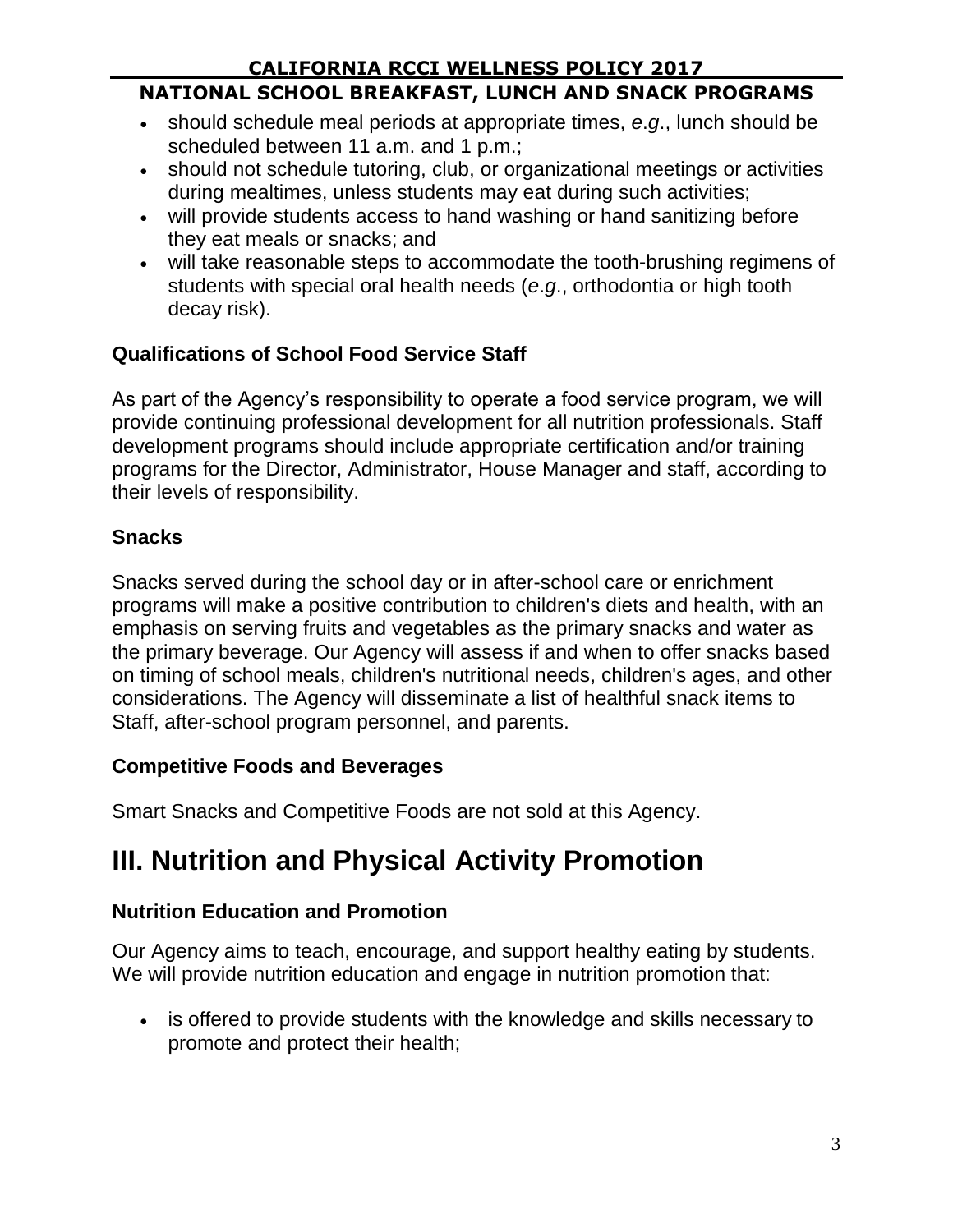#### **NATIONAL SCHOOL BREAKFAST, LUNCH AND SNACK PROGRAMS**

- includes enjoyable, developmentally-appropriate, culturally-relevant, participatory activities, such as promotions, taste testing, farm visits, and school gardens;
- promotes fruits, vegetables, whole grain products, low-fat and fat-free dairy products, healthy food preparation methods, and health-enhancing nutrition practices;
- emphasizes caloric balance between food intake and energy expenditure (physical activity/exercise);
- links with school meal programs, other school foods, and nutrition-related community services;
- teaches media literacy with an emphasis on food marketing; and
- includes training for all staff.

#### **Communications with Parents**

Our Agency will support parents' efforts to provide a healthy diet and daily physical activity for their children when on home visits. We will offer healthy eating seminars for parents, send home nutrition information, post nutrition tips on school websites, and provide nutrient analyses of school menus. When on home passes, we will encourage parents to pack healthy lunches and snacks and to refrain from including beverages and foods that do not meet the above nutrition standards for individual foods and beverages. The Agency will provide parents a list of foods that meet the district's snack standards.

#### **Staff Wellness**

Our Agency highly values the health and well-being of every staff member and will plan and implement activities and policies that support personal efforts by staff to maintain a healthy lifestyle. Each Site should establish and maintain a staff wellness committee composed of at least one staff member, Health Council member, local hospital representative, dietitian or other health professional, recreation program representative. The committee should develop, promote, and oversee a multifaceted plan to promote staff health and wellness. The plan should be based on input solicited from school staff and should outline ways to encourage healthy eating, physical activity, and other elements of a healthy lifestyle among school staff. The staff wellness committee should distribute its plan to the Agency Health Council annually.

# **IV. Physical Activity Opportunities and Physical Education**

**Daily Physical Education**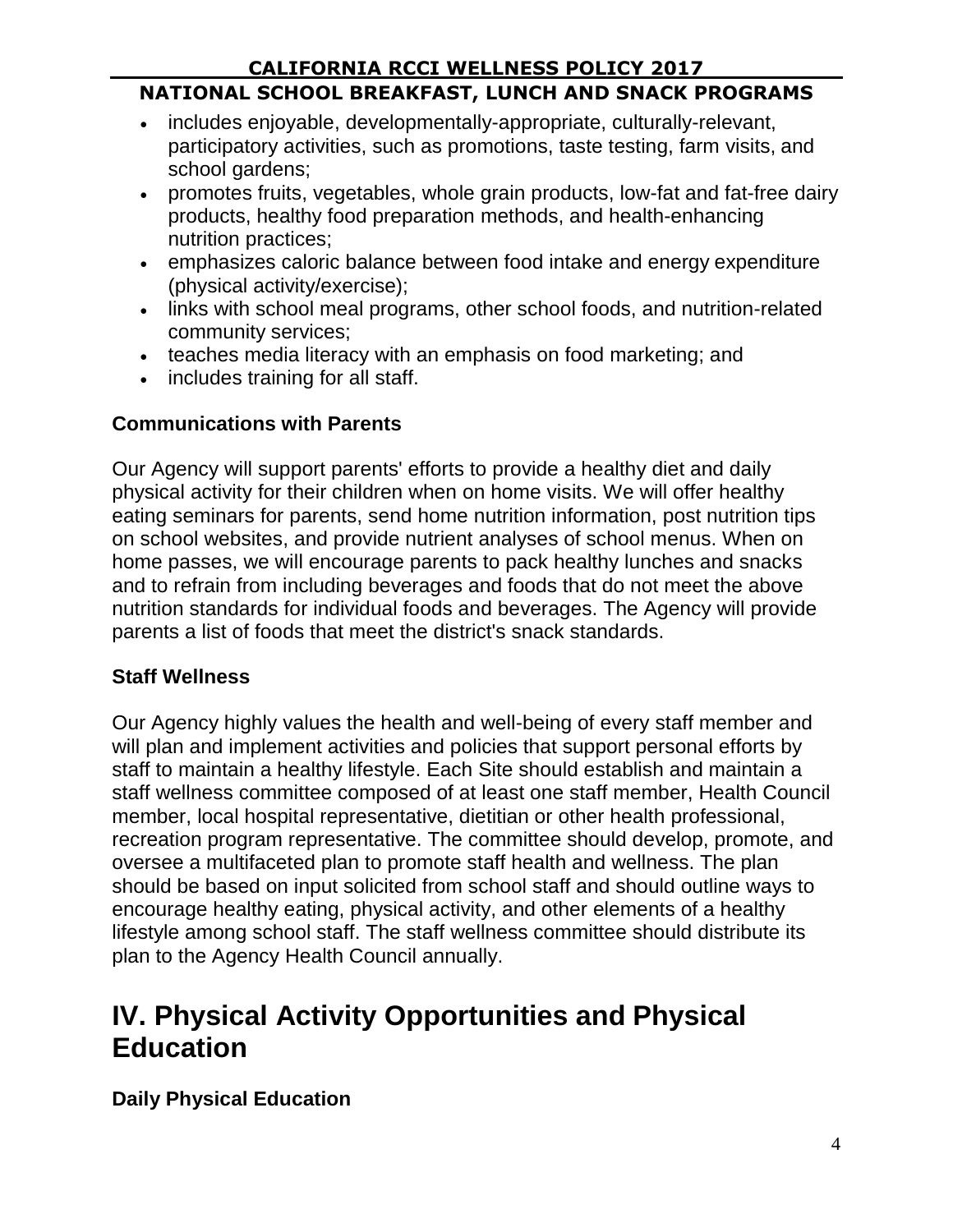### **CALIFORNIA RCCI WELLNESS POLICY 2017 NATIONAL SCHOOL BREAKFAST, LUNCH AND SNACK PROGRAMS**

All students, including students with disabilities, special health-care needs, and in alternative educational settings, will receive daily physical education (or its equivalent of 150 minutes/week for elementary school students and 225 minutes/week for middle and high school students) for the entire school year. All physical education will be taught by a Staff. Student involvement in other activities involving physical activity (*e*.*g*., interscholastic or intramural sports) will be substituted for meeting the physical education requirement. Students will spend at least 50 percent of physical education class time participating in moderate to vigorous physical activities.

# **Safe Routes to School**

The Agency will assess and, if necessary and to the extent possible, make needed improvements to make it safer and easier for students to walk and bike to school. When appropriate, the Director will work together with local public works, public safety, and/or police departments in those efforts. The school district will encourage students to use public transportation when available and appropriate for travel to school and will work with the local transit agency to provide transit passes for students.

## **Use of School Facilities Outside of School Hours**

School spaces and facilities should be available to students, staff, and community members before, during, and after the school day, on weekends, and during school vacations. These spaces and facilities also should be available to community agencies and organizations offering physical activity and nutrition programs. School policies concerning safety will apply at all times.

# **V. Monitoring and Policy Review**

# **Monitoring**

The Director will ensure compliance with the nutrition, physical activity wellness policies and compliance with those policies at the Site.

Food service staff will ensure compliance with nutrition policies within school food service areas and will report on this matter to the Administrator. The Director will develop a summary report every three years on Agency compliance on nutrition and physical activity wellness policies. That report will be provided to the Board, Health Council and staff.

### **Policy Review**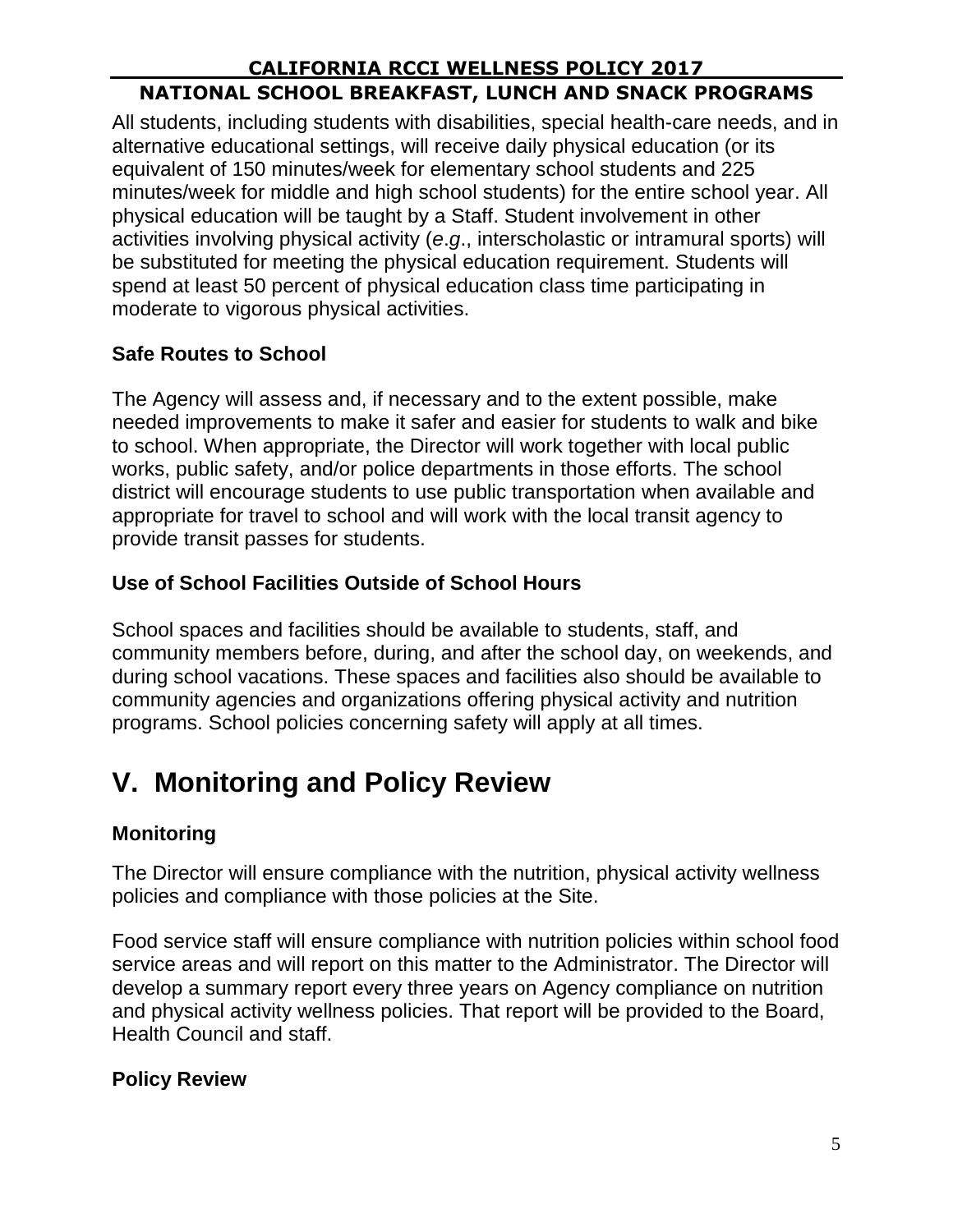### **CALIFORNIA RCCI WELLNESS POLICY 2017 NATIONAL SCHOOL BREAKFAST, LUNCH AND SNACK PROGRAMS**

To help with the initial development of the Agency's wellness policies, the Director will conduct a baseline assessment of the Sites existing nutrition, physical activity, environments and policies. The results will be compiled to identify and prioritize needs.

Assessments will be repeated every year to help review policy compliance, assess progress, and determine areas in need of improvement. As part of that review, the Agency will review our nutrition and physical activity policies; an assessment of the implementation of the wellness policy (including the extent to which the agency complies with the wellness policy, the extent to which the wellness policy complies to model wellness policies, and the progress made towards attaining the goals of the wellness policy); provision of an environment that supports healthy eating and physical activity; and nutrition and physical education policies and program elements. Assessments will be made available to the public upon request.

#### **Non-Discrimination Statement**

In accordance with Federal civil rights law and U.S. Department of Agriculture (USDA) civil rights regulations and policies, the USDA, its Agencies, offices, and employees, and institutions participating in or administering USDA programs are prohibited from discriminating based on race, color, national origin, sex, disability, age, or reprisal or retaliation for prior civil rights activity in any program or activity conducted or funded by USDA.

Persons with disabilities who require alternative means of communication for program information (e.g. Braille, large print, audiotape, American Sign Language, etc.), should contact the Agency (State or local) where they applied for benefits. Individuals who are deaf, hard of hearing or have speech disabilities may contact USDA through the Federal Relay Service at 800-877-8339. Additionally, program information may be made available in languages other than English.

To file a program complaint of discrimination, complete the USDA Program Discrimination Complaint Form, (AD-3027) found online at: USDA Program Discrimination Complaint Form, and at any USDA office, or write a letter addressed to USDA and provide in the letter all of the information requested in the form. To request a copy of the complaint form, call (866) 632-9992. Submit your completed form or letter to USDA by: mail: U.S. Department of Agriculture Office of the Assistant Secretary for Civil Rights, 1400 Independence Avenue, SW., Washington, D.C. 20250-9410, by fax (202) 690-7442 or email at program.intake@usda.gov.

"This institution is an equal opportunity provider"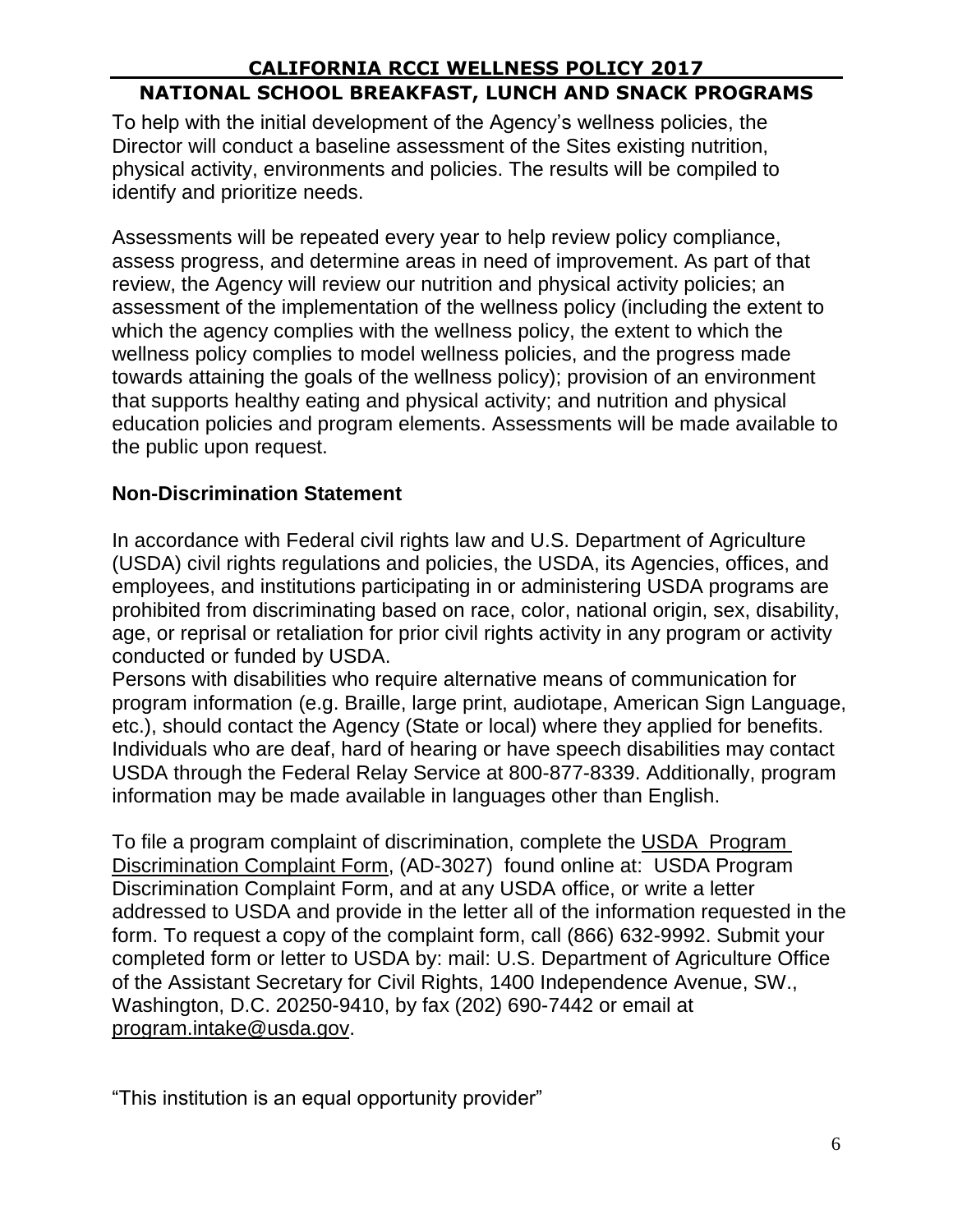# Your District's Scorecard

Close window

Cross wind<br>Congratulations! You have completed the WellSAT. Check out your scorecard below. It contains details of how you scored on each item and section of the assessment. It also provides resources that will help you improve your district's school wellness policy.

Items with a rating of "0" (item not addressed in the policy) or "1" (general or weak statement addressing the item) can be improved by referring to the resource links next to the items. Multiple resources addressing school wellness policy topics are available online. To avoid duplicative information, we have included a small selection, rather than a comprehensive listing.

#### Version: 3.0







|                           | <b>Section 1. Nutrition Education</b>                                                                                                                                | Rating         |
|---------------------------|----------------------------------------------------------------------------------------------------------------------------------------------------------------------|----------------|
| NE1                       | includes goals for nutrition education that are designed to promote student wellness.                                                                                | $\overline{2}$ |
| NE <sub>2</sub>           | Nutrition education teaches skills that are behavior focused, interactive, and/or participatory.                                                                     | $\mathbf{z}$   |
| NE4                       | All middle school students receive sequential and comprehensive nutrition education.                                                                                 | 2              |
| NE5                       | All high school students receive sequential and comprehensive nutrition education.                                                                                   | $\overline{2}$ |
| NE6                       | Nutrition education is integrated into other subjects beyond health education                                                                                        | $\mathbf{2}$   |
| NE7                       | Links nutrition education with the school food environment.                                                                                                          | 2              |
| NE8                       | Nutrition education addresses agriculture and the food system.                                                                                                       | $\mathbf{z}$   |
| Subtotal for<br>Section 1 | Comprehensiveness Score:<br>Count the number of items rated as "1"or "2" and divide this number by 7. Multiply by 100. Do not count an<br>item if the rating is "0." | 100            |
|                           | Strength Score:<br>Count the number of items rated as "2" and divide this number by 7. Multiply by 100.                                                              | 100            |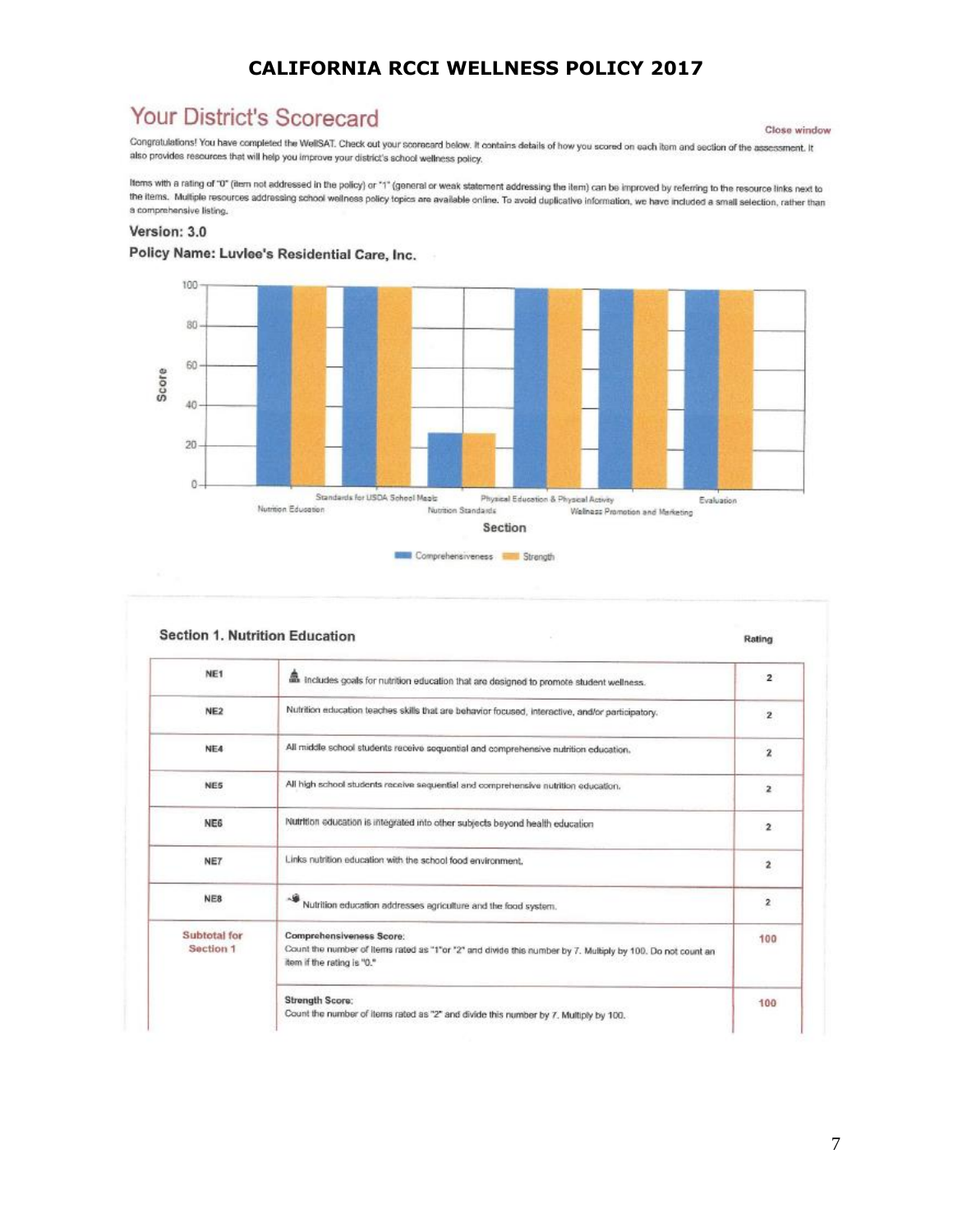Click here for Nutrition Education Resources

 $\mathbf{r}$ 

 $\pm$ 

| SM <sub>1</sub>           | Assures compliance with USDA nutrition standards for reimbursable school meals.                                                                                      | $\mathbf{z}$            |
|---------------------------|----------------------------------------------------------------------------------------------------------------------------------------------------------------------|-------------------------|
| SM <sub>2</sub>           | Addresses access to the USDA School Breakfast Program.                                                                                                               | $\overline{\mathbf{z}}$ |
| <b>SM3</b>                | . District takes steps to protect the privacy of students who qualify for free or reduced priced meals.                                                              | $\overline{2}$          |
| SM <sub>5</sub>           | Specifies how families are provided information about determining eligibility for free/reduced priced meals,                                                         | $\overline{2}$          |
| SM6                       | Specifies strategies to increase participation in school meal programs.                                                                                              | $\overline{2}$          |
| SM7                       | Addresses the amount of "seat time" students have to eat school meals.                                                                                               | $\overline{\mathbf{2}}$ |
| SM <sub>8</sub>           | Free drinking water is available during meals.                                                                                                                       | $\mathbf{z}$            |
| SM <sub>9</sub>           | no Ensures annual training for food and nutrition services staff in accordance with USDA Professional<br>Standards.                                                  | $\overline{\mathbf{z}}$ |
| <b>SM10</b>               | Addresses purchasing local foods for the school meals program.                                                                                                       | $\mathbf{2}$            |
| Subtotal for<br>Section 2 | Comprehensiveness Score:<br>Count the number of items rated as "1"or "2" and divide this number by 9, Multiply by 100. Do not count an<br>item if the rating is "0." | 100                     |
|                           | <b>Strength Score:</b><br>Count the number of items rated as "2" and divide this number by 9. Multiply by 100,                                                       | 100                     |

| NS <sub>1</sub> | 品 Addresses compliance with USDA nutrition standards (commonly referred to as Smart Snacks) for all<br>food and beverages sold to students during the school day, | o         |
|-----------------|-------------------------------------------------------------------------------------------------------------------------------------------------------------------|-----------|
| NS <sub>2</sub> | USDA Smart Snack standards are easily accessed in the policy.                                                                                                     | $\pmb{0}$ |
| NS3             | 皛<br>Regulates food and beverages sold in a la carte.                                                                                                             | o         |
| <b>NS4</b>      | Regulates food and beverages sold in vending machines.                                                                                                            | o         |
| NS5             | 畾<br>Regulates food and beverages sold in school stores.                                                                                                          | 0         |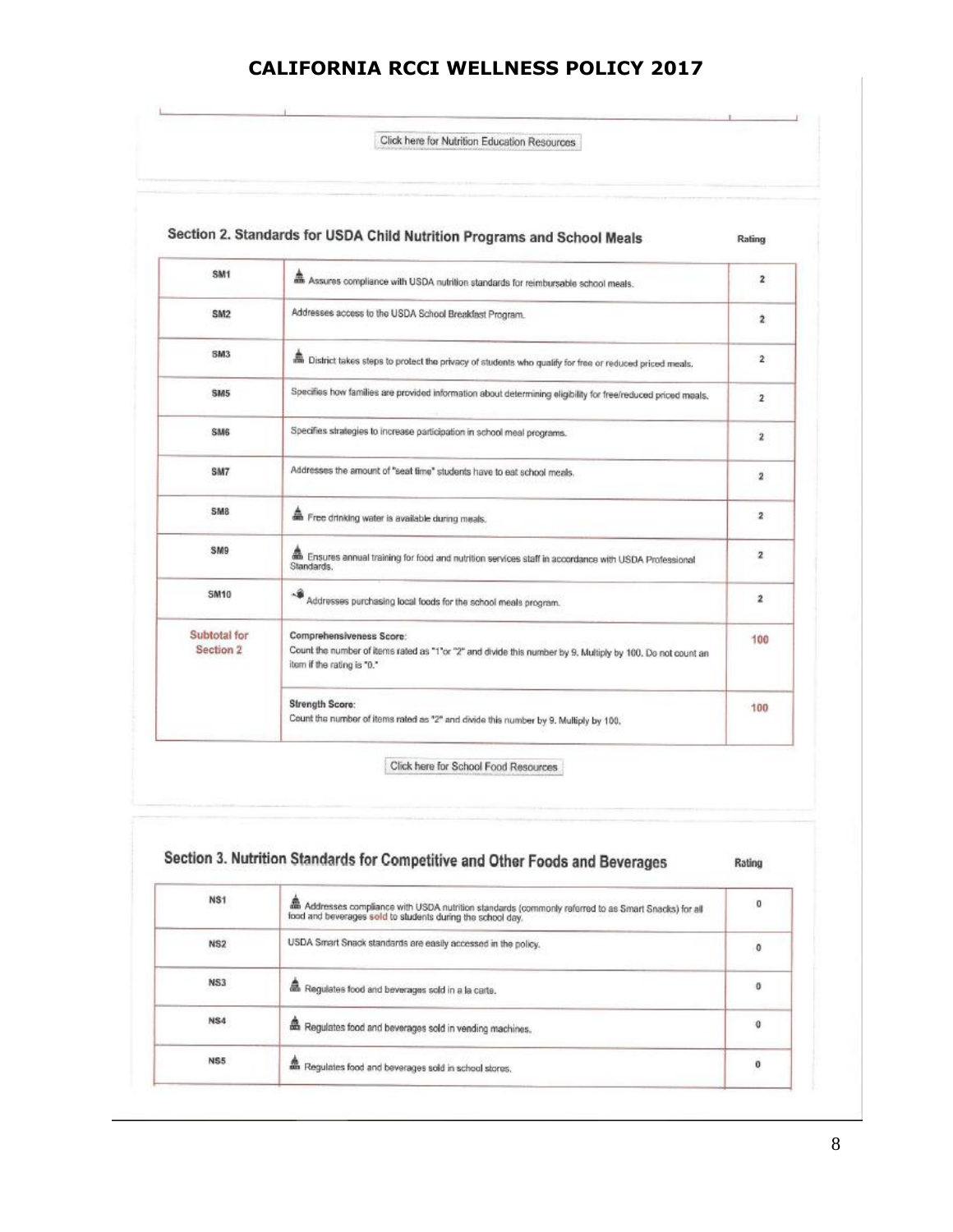| <b>NS6</b>                | Addresses fundraising with food to be consumed during the school day.                                                                                                                      | 0                       |
|---------------------------|--------------------------------------------------------------------------------------------------------------------------------------------------------------------------------------------|-------------------------|
| NS7                       | Exemptions for infrequent school-sponsored fundraisers.                                                                                                                                    | 0                       |
| <b>NS10</b>               | Addresses nutrition standards for all foods and beverages served to students after the school day, including,<br>before/after care on school grounds, clubs, and after school programming. | $\overline{2}$          |
| <b>NS11</b>               | Addresses nutrition standards for all foods and beverages sold to students after the school day, including<br>before/after care on school grounds, clubs, and after school programming.    | $\overline{2}$          |
| <b>NS12</b>               | Addresses food not being used as a reward.                                                                                                                                                 | 0                       |
| <b>NS13</b>               | Addresses availability of free drinking water throughout the school day.                                                                                                                   | $\overline{\mathbf{z}}$ |
| Subtotal for<br>Section 3 | Comprehensiveness Score:<br>Count the number of items rated as "1"or "2" and divide this number by 11. Multiply by 100. Do not count an<br>item if the rating is "0."                      | 27                      |
|                           | Strength Score:<br>Count the number of items rated as "2" and divide this number by 11. Multiply by 100.                                                                                   | 27                      |

Click here for Nutrition Standards Resources

#### Section 4. Physical Education and Physical Activity

#### Rating

| PEPA1        | There is a written physical education curriculum for grades K-12.                                                                   | $\overline{2}$          |
|--------------|-------------------------------------------------------------------------------------------------------------------------------------|-------------------------|
| PEPA2        | The written physical education curriculum for each grade is aligned with national and/or state physical<br>education standards.     | 2                       |
| PEPA3        | Physical education promotes a physically active lifestyle.                                                                          | $\overline{2}$          |
| PEPA4        | Addresses time per week of physical education instruction for all elementary school students.                                       | 2                       |
| PEPA5        | Addresses time per week of physical education instruction for all middle school students.                                           | $\overline{\mathbf{2}}$ |
| PEPA6        | Addresses time per week of physical education instruction for all high school students.                                             | 2                       |
| PEPA7        | Addresses qualifications for physical education teachers for grades K-12.                                                           | 2                       |
| <b>PEPA8</b> | Addresses providing physical education training for physical education teachers.                                                    | 2                       |
| <b>PEPA9</b> | Addresses physical education exemption requirements for all students.                                                               | $\overline{2}$          |
| PEPA10       | Addresses physical education substitution for all students.                                                                         | $\overline{2}$          |
| PEPA11       | A Addresses family and community engagement in physical activity opportunities at all schools.                                      | $\overline{\mathbf{z}}$ |
| PEPA12       | Addresses before and after school physical activity for all students including clubs, intramural,<br>interscholastic opportunities. | $\overline{\mathbf{2}}$ |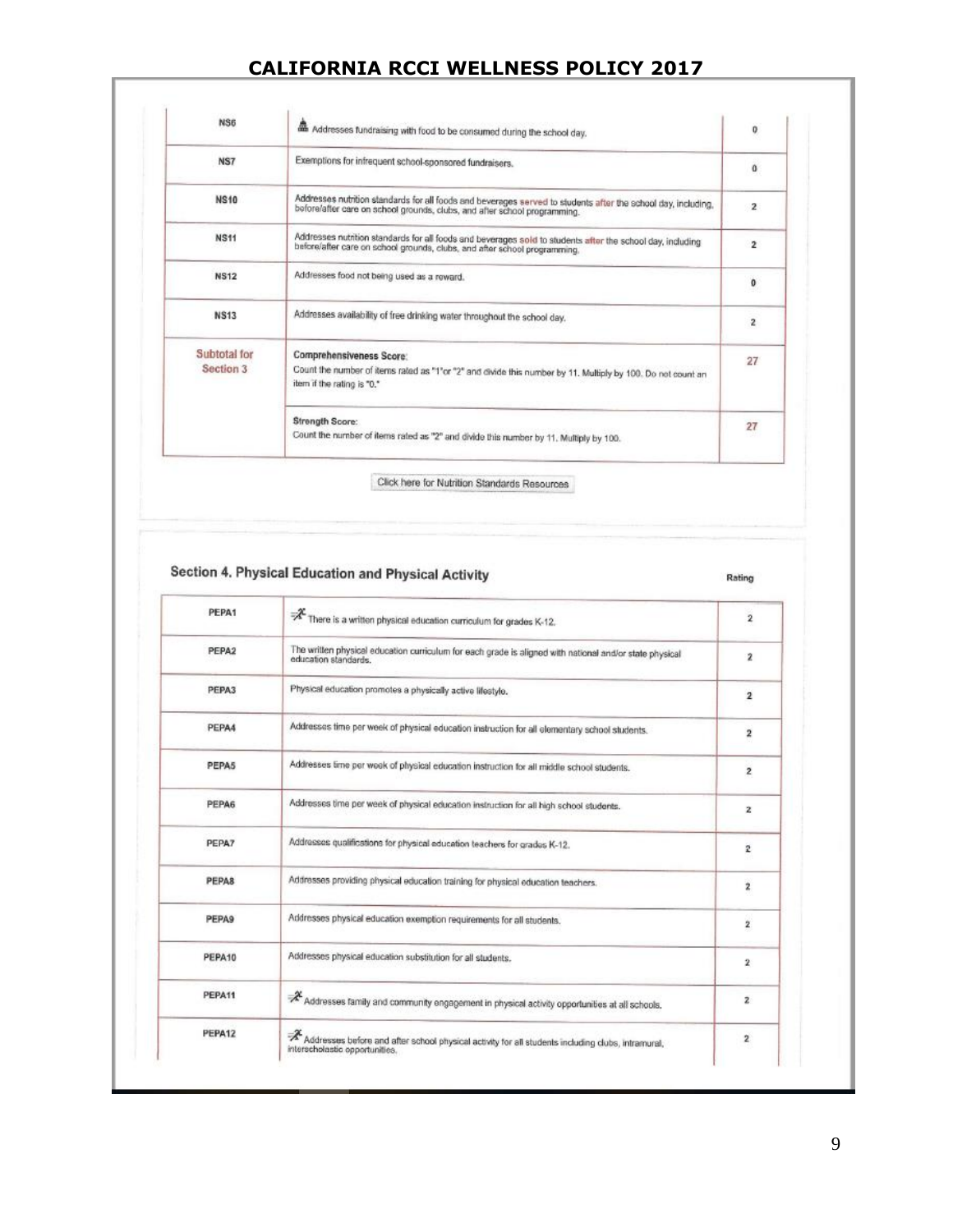| PEPA14                    | Addresses physical activity breaks during school.                                                                                                                     | $\overline{2}$          |
|---------------------------|-----------------------------------------------------------------------------------------------------------------------------------------------------------------------|-------------------------|
| PEPA15                    | Joint or shared-use agreements for physical activity participation at all schools.                                                                                    | $\overline{\mathbf{2}}$ |
| PEPA16                    | District addresses active transport (Safe Routes to School) for all K-12 students who live within<br>walkable/bikeable distance.                                      |                         |
| Subtotal for<br>Section 4 | Comprehensiveness Score:<br>Count the number of items rated as "1"or "2" and divide this number by 15. Multiply by 100. Do not count an<br>item if the rating is "0." | 100                     |
|                           | Strength Score:<br>Count the number of items rated as "2" and divide this number by 15. Multiply by 100.                                                              | 100                     |

Click here for Resources on Physical Activity in Schools

|                           | Section 5. Wellness Promotion and Marketing                                                                                                                                                                                                       | Rating         |
|---------------------------|---------------------------------------------------------------------------------------------------------------------------------------------------------------------------------------------------------------------------------------------------|----------------|
| WPM1                      | Encourages staff to model healthy eating and physical activity behaviors.                                                                                                                                                                         | 2              |
| WPM2                      | Addresses strategies to support employee wellness.                                                                                                                                                                                                | $\overline{2}$ |
| WPM3                      | Addresses using physical activity as a reward.                                                                                                                                                                                                    | $\overline{2}$ |
| WPM4                      | Addresses physical activity not being used as a punishment,                                                                                                                                                                                       | 2              |
| WPM5                      | Addresses physical activity not being withheld as a punishment.                                                                                                                                                                                   | 2              |
| WPM6                      | Specifies marketing to promote healthy food and beverage choices.                                                                                                                                                                                 | 2              |
| WPM7                      | Restricts marketing on the school campus during the school day to only those foods and beverages that<br>meet Smart Snacks standards.                                                                                                             | 2              |
| <b>WPM8</b>               | Addresses marketing on signs, scoreboards, sports equipment.                                                                                                                                                                                      | 2              |
| <b>WPM9</b>               | Addresses marketing in curricula, textbooks, websites used for educational purposes, or other educational<br>materials, both printed and electronic.                                                                                              | $\mathbf{z}$   |
| WPM10                     | Addresses marketing on exteriors of vending machines, food or beverage cups or containers, food display<br>racks, coolers, trash and recycling containers, etc.                                                                                   | 2              |
| <b>WPM11</b>              | Addresses marketing on advertisements in school publications, on school radio stations, in-school television,<br>computer screen savers and/or school-sponsored Internet sites, or announcements on the public<br>announcement (PA) system.       | $\overline{2}$ |
| <b>WPM12</b>              | Addresses marketing on fundraisers and corporate-sponsored programs that encourage students and their<br>families to sell, purchase, or consume products and/or provide funds to schools in exchange for consumer<br>purchases of those products. | $\mathbf{z}$   |
| Subtotal for<br>Section 5 | Comprehensiveness Score:<br>Count the number of items rated as "1"or "2" and divide this number by 12. Multiply by 100. Do not count an<br>item if the rating is "0."                                                                             | 100            |
|                           | Strength Score:                                                                                                                                                                                                                                   | 100            |

10